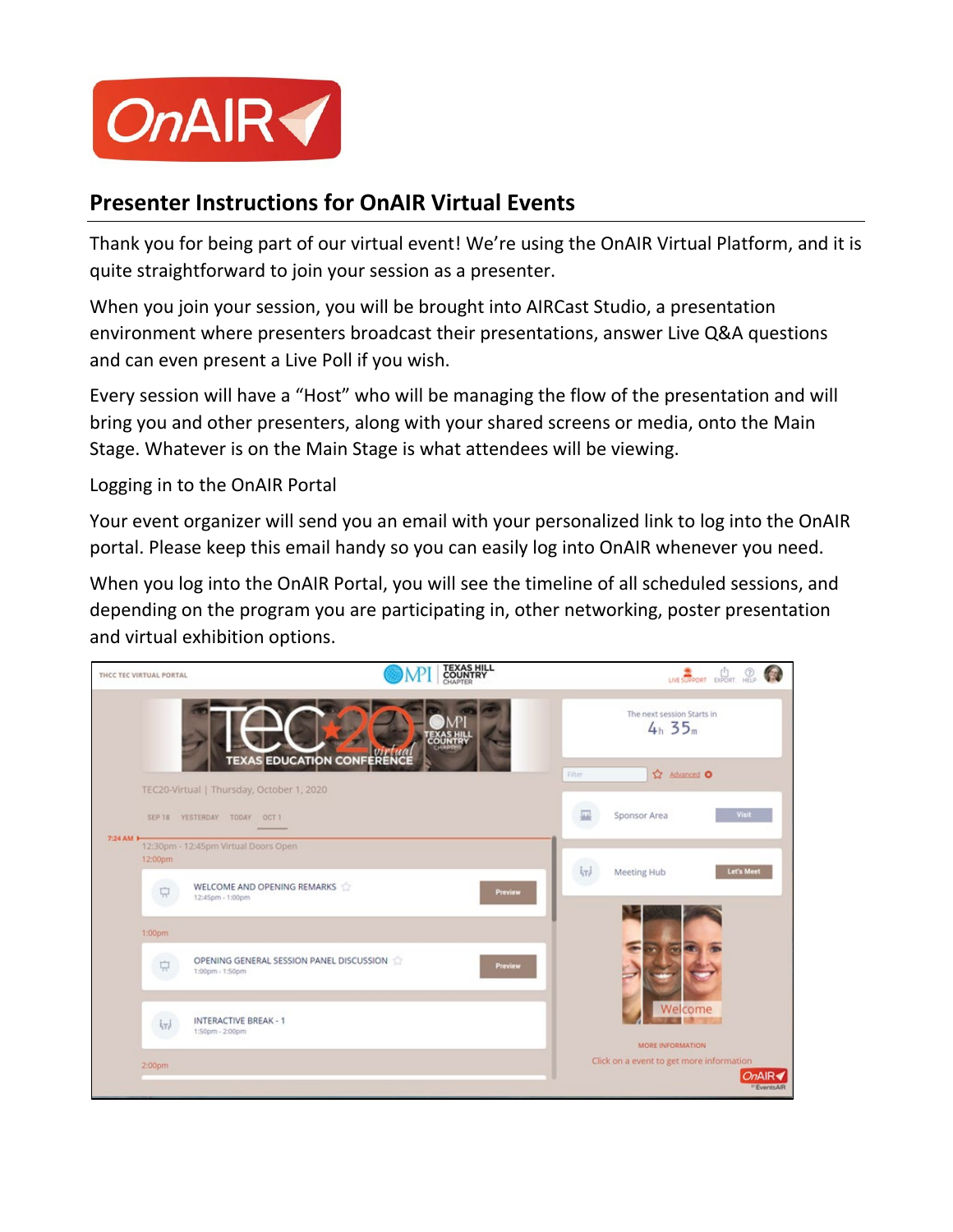## **Joining Your Session**

You can join your session at any time prior to its start time. When you join your session, you will be placed in AIRCast Studio, the presentation environment used by all presenters and event organizers.



There are six primary areas visible in OnAIR Studio:

- **Information Header** contains session information, session status and the external clock option.
- **Main Stage** the location of up to nine live streams of presenters, screen shares and media viewable by your virtual attendees.
- **Preview Pane** this is where the host can organize presenters and media and decide both the layout on the Main Stage as well as the location of each stream in the Main Stage display.
- **Green Room** The waiting area for presenters. The Host can bring presenters from the Green Room onto the Main Stage.
- **Tools Options Pane** on the far right you will see different functions such as Media, Recordings, Live Polling, Live Q&A and more.
- **Tools Menu**  along the bottom is the Tools menu that provides Hosts, Presenters, and non-presenting support staff access to different options for the current presentation. The Tools Menu will change based on the type of session role each person has when they are in the session.